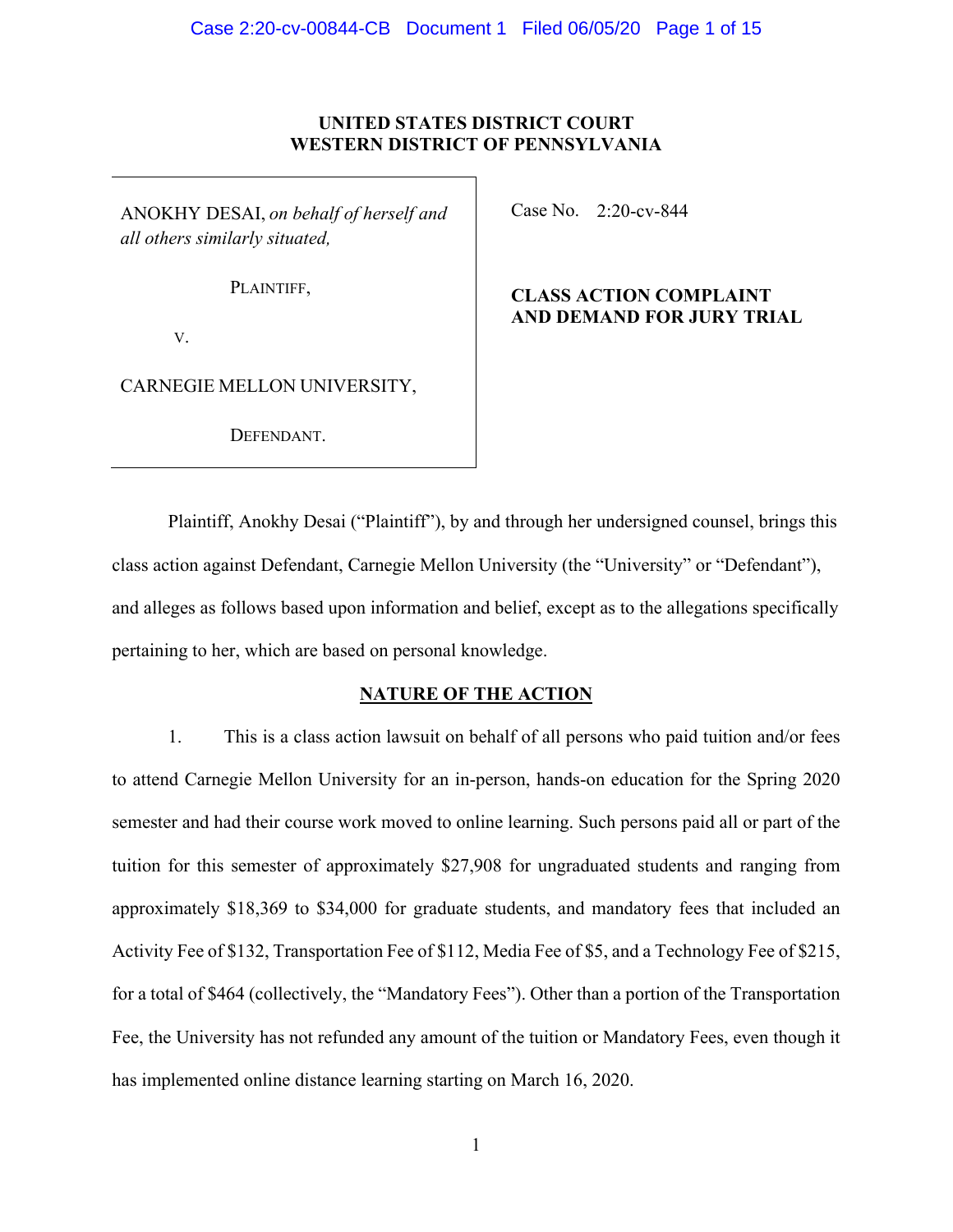### Case 2:20-cv-00844-CB Document 1 Filed 06/05/20 Page 2 of 15

2. On or about March 16, 2020, the University also stopped providing any of the services or facilities the Mandatory Fees were intended to cover because of the University's response to the Coronavirus Disease 2019 ("COVID-19") pandemic.

3. The University's failure to provide the services for which tuition and the Mandatory Fees were intended to cover since approximately March 16, 2020 is a breach of the contracts between the University and Plaintiff and the members of the Class and is unjust.

4. In short, Plaintiff and the members of the Class have paid for tuition for a first-rate education and an on-campus, in-person educational experience, with all the appurtenant benefits offered by a first-rate university, and were provided a materially deficient and insufficient alternative, which constitutes a breach of the contracts entered into by Plaintiff and the Class with the University.

5. As to the Mandatory Fees, Plaintiff and the Class have paid fees for services and facilities which were simply not being provided; this failure also constitutes a breach of the contracts entered into by Plaintiff and the Class with the University.

6. Plaintiff seeks, for herself and Class members, the University's disgorgement and return of the pro-rated portion of its tuition and Mandatory Fees, proportionate to the amount of time that remained in the Spring 2020 semester when the University closed and switched to online distance learning.

#### **PARTIES**

7. Plaintiff Anokhy Desai is a citizen of Pennsylvania and resides in Allegheny County, Pennsylvania. She paid to attend the Spring 2020 semester at the University as a full-time Master of Science in Information Security Policy graduate student. Plaintiff paid tuition for the Spring 2020 semester and the Mandatory Fees to enable her to obtain an in-person, on-campus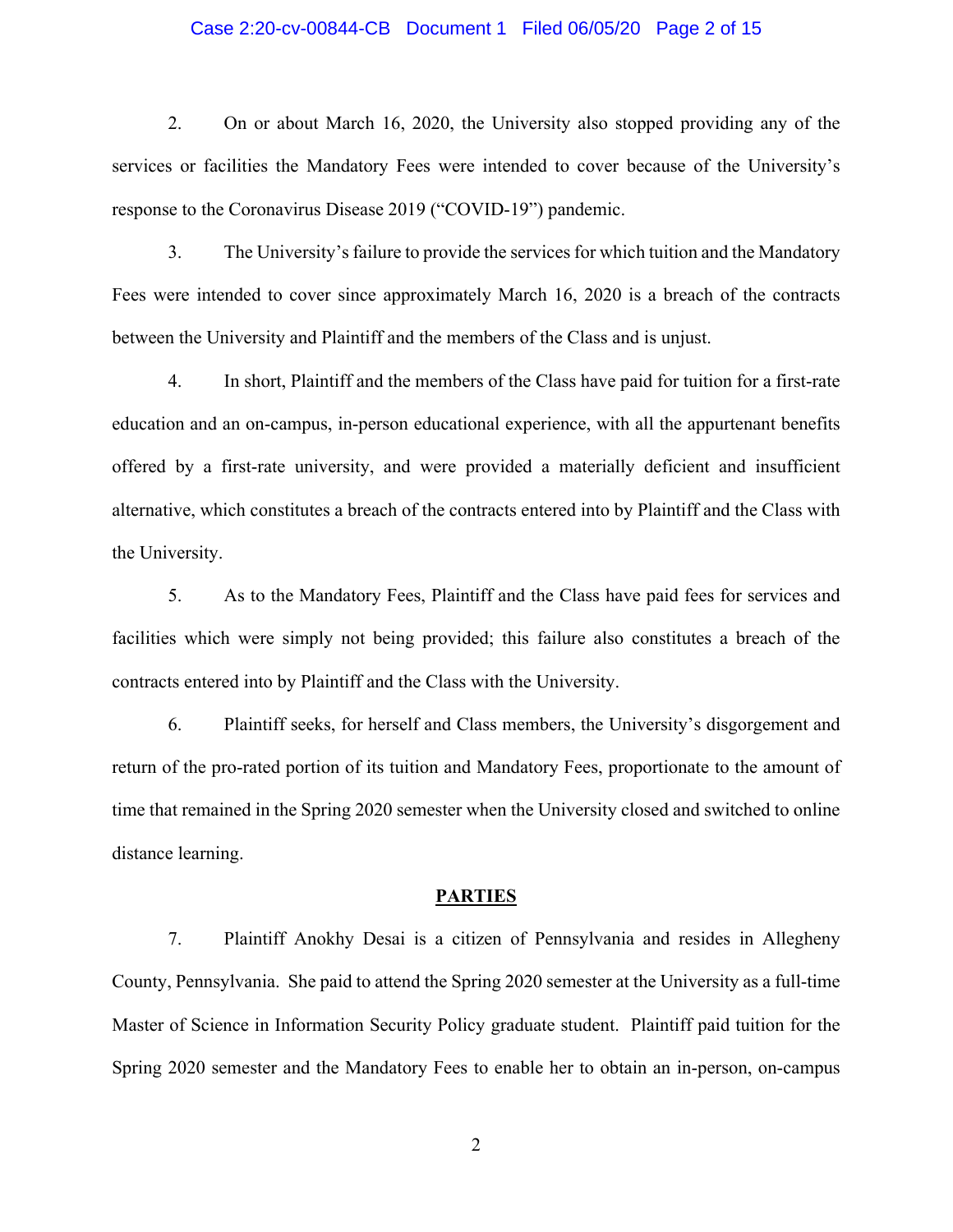### Case 2:20-cv-00844-CB Document 1 Filed 06/05/20 Page 3 of 15

educational experience and allow her to participate in the activities and to utilize the services covered by the Mandatory Fees that she paid. She has not been provided a pro-rated refund of the tuition for her in-person classes that were discontinued and moved online, or the Mandatory Fees, other than a portion of the Transportation Fee, that she paid after the University's facilities were closed and events were cancelled.

8. Defendant, Carnegie Mellon University, is a private research university that was originally founded as the Carnegie Technical Schools in 1900 by Andrew Carnegie, becoming known as Carnegie Mellon University in 1967. The University offers numerous major fields for undergraduate students, as well as a number of graduate programs. Defendant's undergraduate and graduate programs include students from many, if not all, of the states in the country. Its principal campus is located in Pittsburgh, Pennsylvania. Defendant is a citizen of Pennsylvania.

### **JURISDICTION AND VENUE**

9. The Court has jurisdiction over this action pursuant to 28 U.S.C. § 1332(d)(2)(A), as modified by the Class Action Fairness Act of 2005, because at least one member of the Class, as defined below, is a citizen of a different state than Defendant, there are more than 100 members of the Class, and the aggregate amount in controversy exceeds \$5,000,000 exclusive of interests and costs.

10. This Court has personal jurisdiction over Defendant because Defendant maintains its principal place of business in this District.

11. Venue is proper in this Court pursuant to 28 U.S.C. § 1391 because Defendant resides in this District.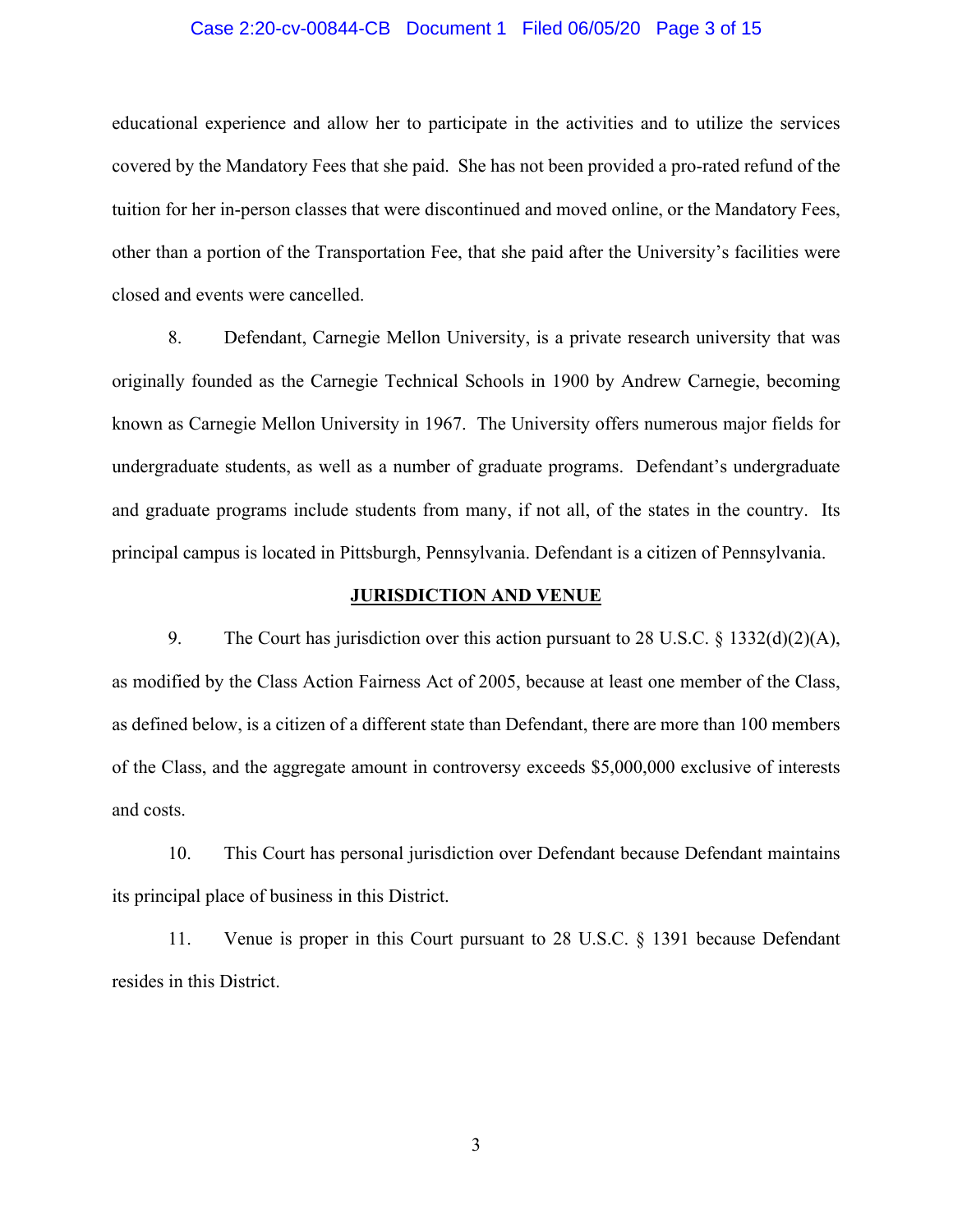### **FACTUAL ALLEGATIONS**.

12. Plaintiff and Class Members paid to attend the University's Spring 2020 semester including tuition and the Mandatory Fees. The Spring 2020 semester at the University began on or about January 13, 2020. The Spring 2020 semester ended on or around May 11, 2020.

13. Tuition at the University for in-person education for the Spring 2020 semester was approximately \$27,908 for ungraduated students, and ranged from approximately \$18,369 to \$34,000 for graduate students.

14. Plaintiff and the members of the Class paid tuition for the benefit of on-campus live interactive instruction and an on-campus educational experience throughout the entire Spring 2020 semester.

15. Plaintiff and the members of the Class paid the Mandatory Fees for the Spring 2020 semester so they could benefit throughout the Spring 2020 semester as follows:

> STUDENT ACTIVITIES FEE: used to cover student programming and events on campus.

MEDIA FEE: assessed to undergraduate students only to support the newspaper program.

TECHNOLOGY FEE: used to support information technology, software licensing, and the Andrew email system.

TRANSPORTATION FEE: used to support students' local transportation needs.

### *In Response to COVID-19, the University Closed Campus, Preventing Access to its Facilities, Services, Housing, and Dining, and Cancelled All In-Person Classes*

16. In response to the COVID-19 pandemic, the University created a new section for its online website - <https://www.cmu.edu/coronavirus/index.html> - to post news alerts and responses to frequently asked questions in order to provide students and faculty with the most upto-date information regarding the University's response to the pandemic.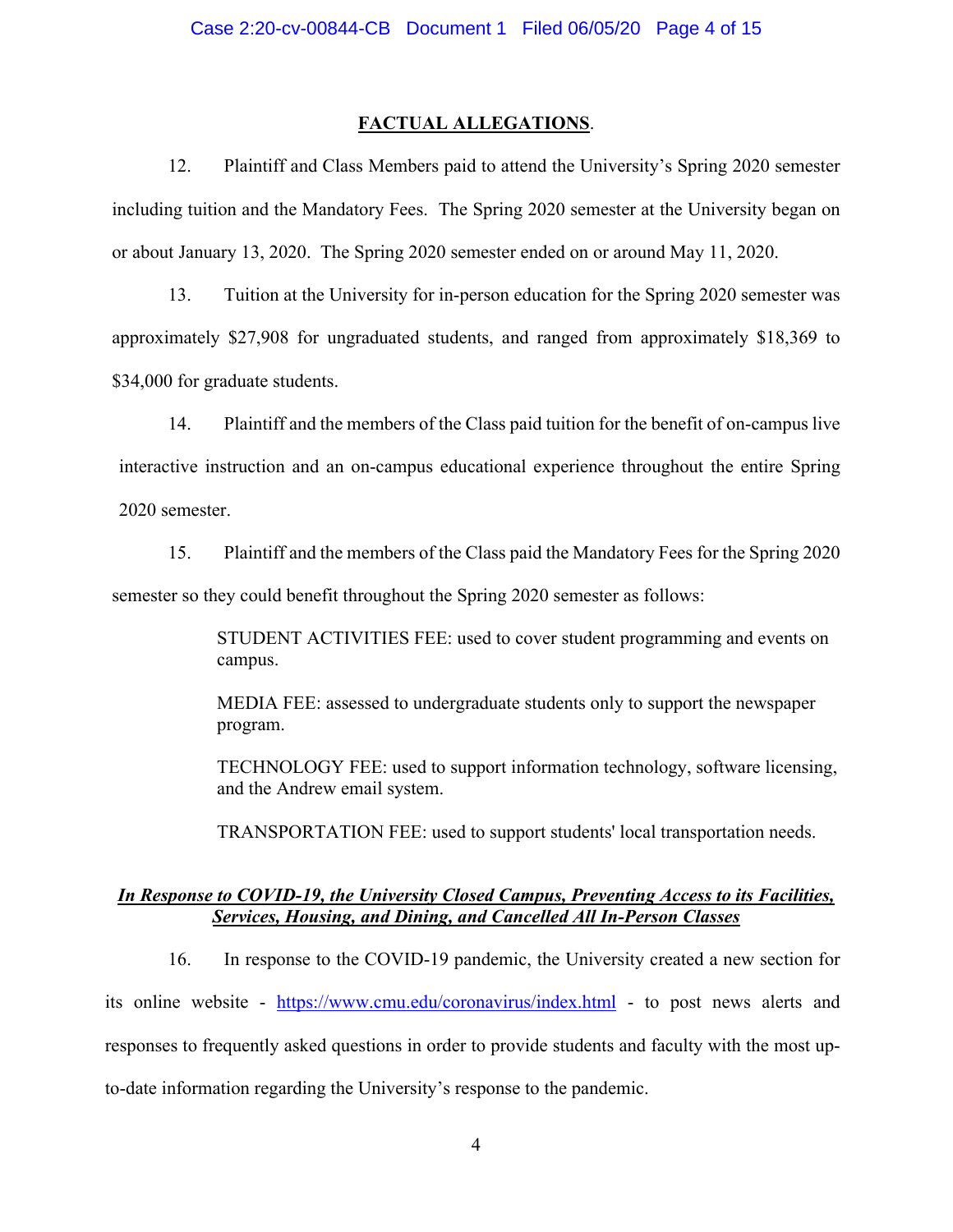### Case 2:20-cv-00844-CB Document 1 Filed 06/05/20 Page 5 of 15

17. On March 11, 2020, by way of announcement on its website and via letter from University President Farnam Jahanian, the University advised that starting on March 16, when students were scheduled to return from spring break, all in-person classes were to be moved to online remote learning for the remainder of the Spring 2020 semester.

18. The University stated that it was also cancelling all clubs, sports, and events for the remainder of the semester. Specifically, the website contained the following information:

### V What campus events and meetings are canceled?

Following guidance from the Allegheny County Health Department, Greek Sing and Spring Carnival are canceled. Canceling these events is the only way we can commit to social distancing and to limit the spread of infection.

Varsity, club and intramural sports are canceled for the remainder of the semester for the safety of our students and community.

In-person student organization events are cancelled until further notice. The SLICE office will be issuing guidance on how student organizations can comply with social distancing guidelines to support limited engagement.

19. The University announced that it will be closing all campus buildings and facilities, only keeping one building open for students to pick up online food orders. Specifically, the website contained the following information:

### $\sim$  Are Pittsburgh campus buildings open?

Pittsburgh campus buildings and facilities are closed except to authorized personnel for essential work and research. The Tepper School Building is open to provide students with a place to pick up their online food orders. The Cohon University Center (CUC) has hours of operation for the Post Office, Credit Union and for those who work at the WRCT Radio Station.

20. The University announced that it will be closing the University libraries and fitness centers, stating: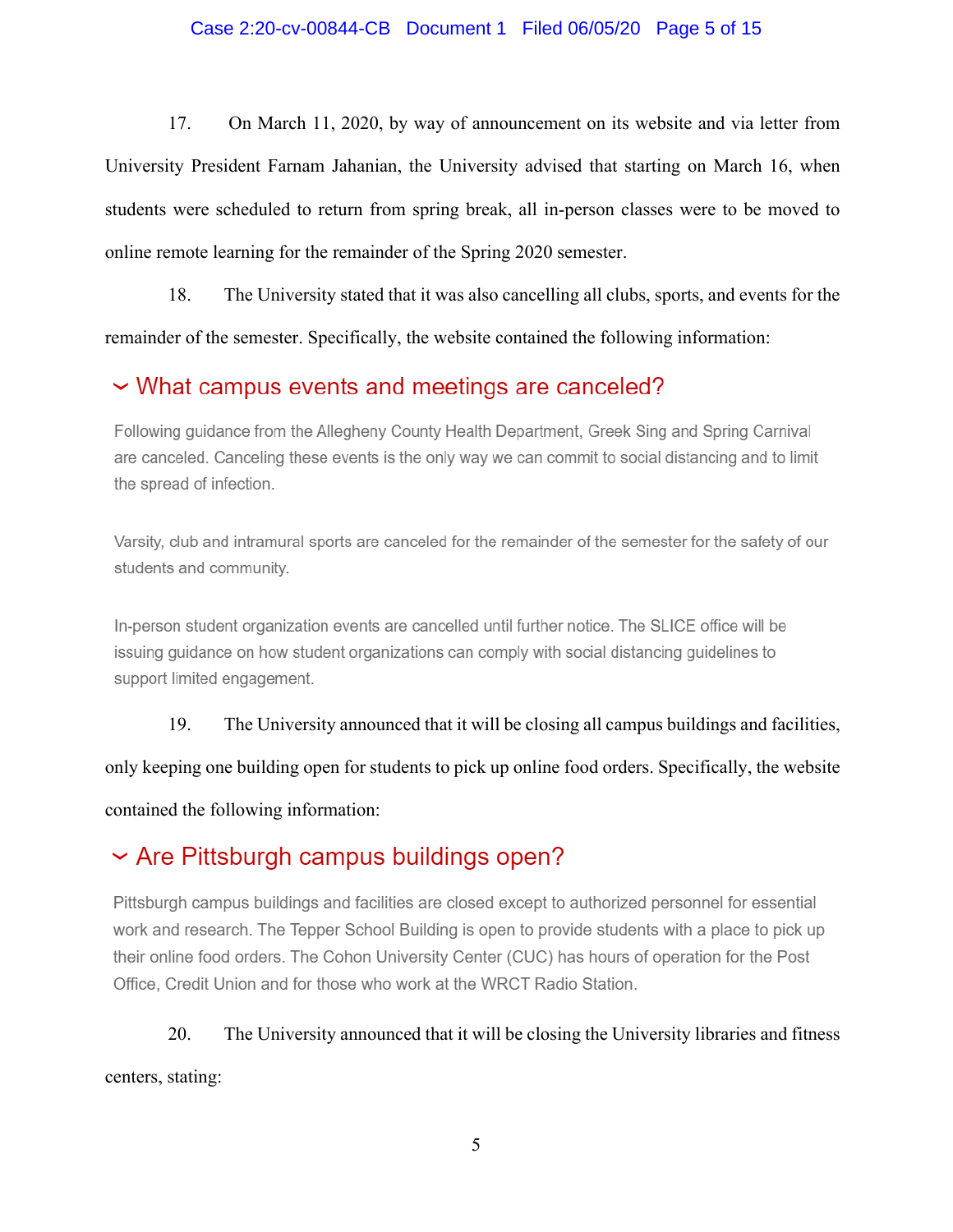### ~ Are University Libraries open?

All University Libraries have been closed.

### V Will campus fitness centers remain open?

Fitness centers in the Cohon University Center, Tepper Quad and housing facilities are closed until further notice. This follows guidance from the Allegheny County Health Department, which has stated the use of fitness facilities increases the risk of virus transmission.

21. The University then posted on its website that the May 17, 2020 commencement was to be postponed and that all degrees will be conferred virtually.

22. The University has not held any in-person classes since March 5, 2020, before the commencement of spring break. All classes since March 16, 2020 have only been offered in a remote online format with no in-person instruction or interaction.

23. Most of the services for which the Mandatory Fees were assessed were also terminated or cancelled at or about this time, such as access to or participation in University events, programs or services; fitness facilities; student organizations, clubs or sports; and an in-person commencement.

24. Although the University has provided an option to receive a refund for pro-rated meal plans, housing costs, and Transportation Fees, the University has not provided reimbursement or refund information regarding tuition or the other Mandatory Fees.

25. In tacit acknowledgement that the online education system is substantially different and inadequate, the University allowed students to receive and view a letter grade for each class, with the election to change that letter grade to a Pass or No Pass indication instead if they were unhappy with the grade received.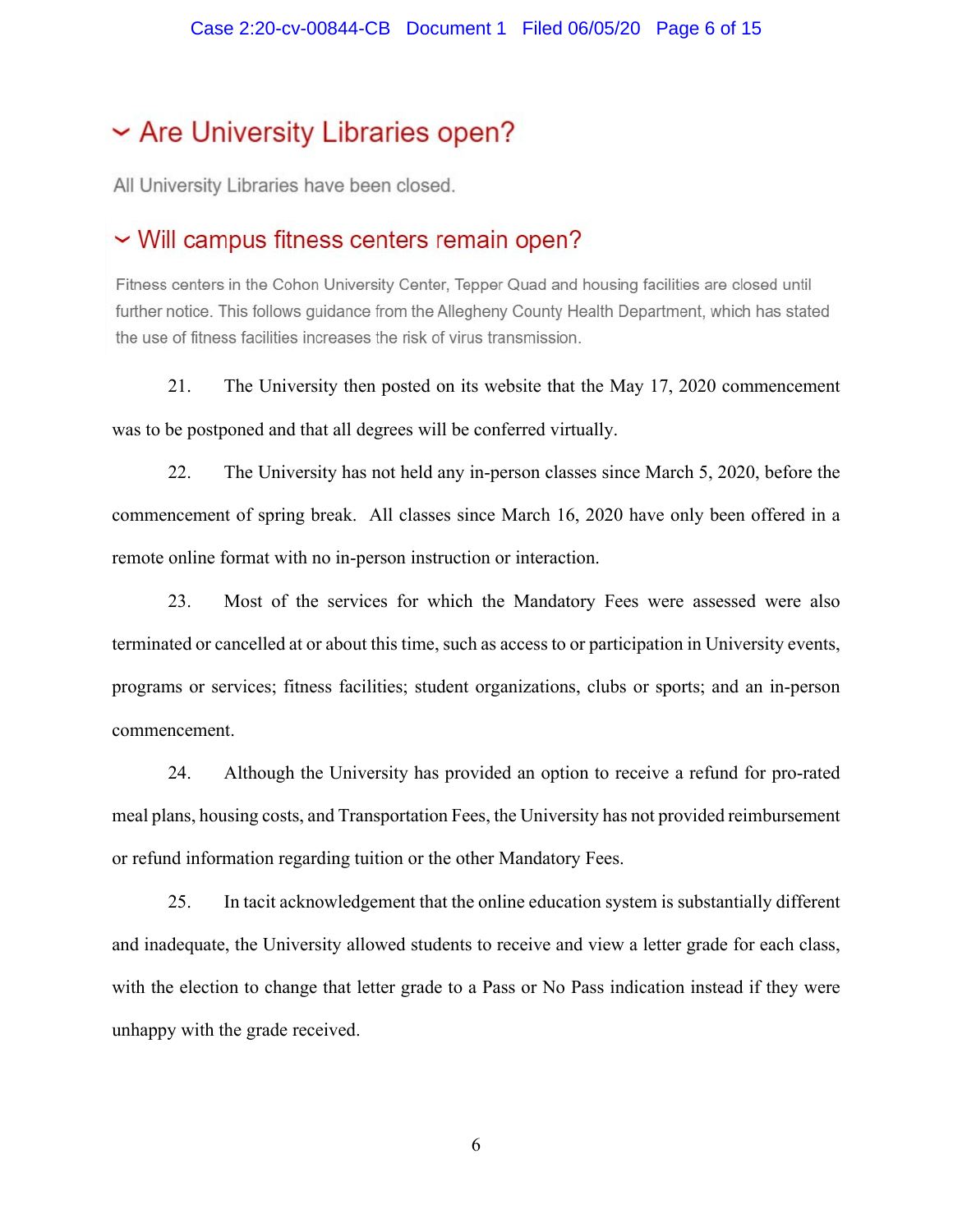### Case 2:20-cv-00844-CB Document 1 Filed 06/05/20 Page 7 of 15

### *The University's Online Courses Are Subpar to In-Person Instruction, For Which Plaintiff and the Class Members Contracted with the University to Receive by Paying Tuition and Fees*

26. Students attending the University's Spring 2020 semester did not choose to attend an online institution of higher learning, but instead chose to enroll in the University's in-person educational program.

27. On its website, the University markets the University's on-campus experience and

### location in Pittsburgh as a benefit of enrollment:

The Carnegie Mellon experience doesn't end inside the classroom. As a Tartan, you'll meet and learn from a geographically and academically diverse group of people during your time as an undergraduate student.

# LIFE @Carnegie Mellon

There's more to life at Carnegie Mellon than academics. Learn about all that Carnegie Mellon has to offer from over 300 clubs to the traditions you won't find anywhere else.

> Choosing Carnegie Mellon is choosing to spend your next four years in a city that's on the move. You'll be amazed at what Pittsburgh has to offer.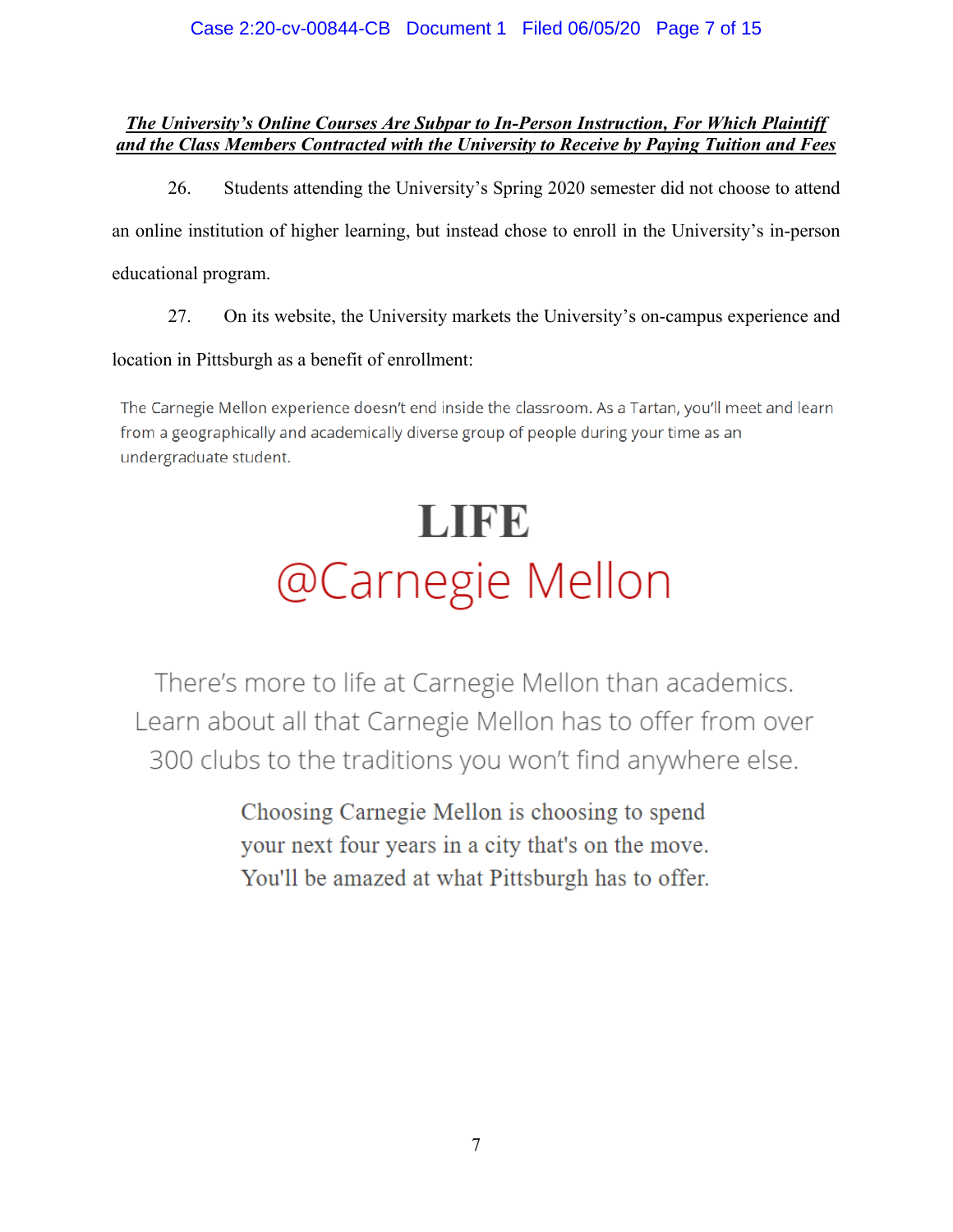Hundreds of student organizations, along with expanded recreation programs, encourage community engagement in a way that is comprehensive, holistic and forward thinking.

### In Pittsburgh

Many seek Pittsburgh for being a hot spot for entrepreneurship and a model for future cities. Others come for the city's burgeoning food scene.

28. The online learning options being offered to the University's students are sub-par in practically every aspect as compared to what the educational experience afforded Plaintiff and the members of the Class once was. During the online portion of the Spring 2020 semester, the University principally used programs by which previously recorded lectures were posted online for students to view on their own, or by virtual Zoom meetings. Therefore, there was a lack of classroom interaction among teachers and students, and among individual students that is instrumental in interpersonal skill development.

29. The online formats being used by the University do not require memorization or the development of strong study skills given the absence of any possibility of being called on in class and the ability to consult books and other materials when taking exams.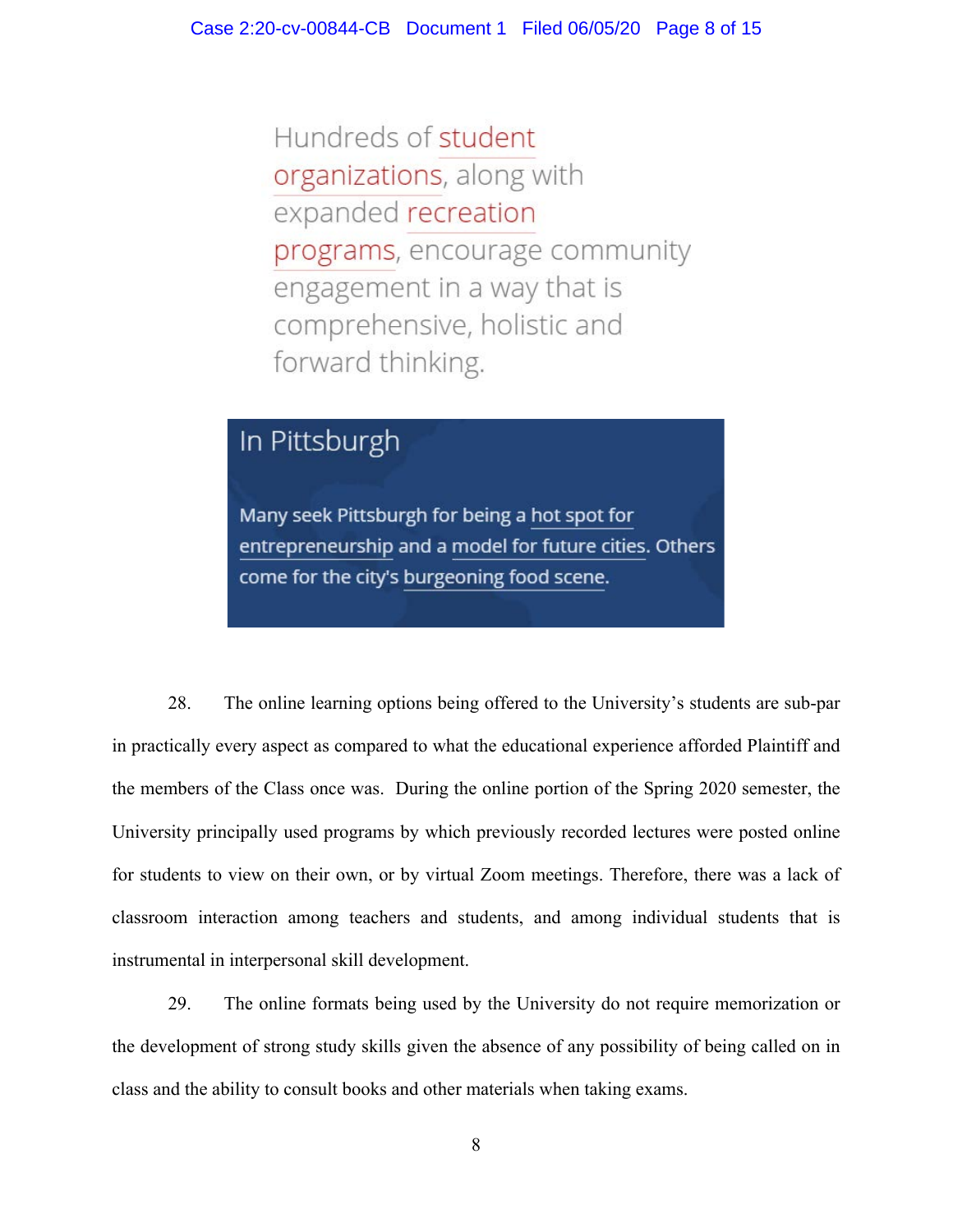### Case 2:20-cv-00844-CB Document 1 Filed 06/05/20 Page 9 of 15

30. Students have been deprived of the opportunity for collaborative learning and inperson dialogue, feedback, and critique.

31. Further, the ability to first review your letter grade, then change to a Pass or No Pass designation if unhappy, provides the students with an educational leniency that does not require the motivation or discipline that would be otherwise required under the usual in-person letter grading system.

32. Access to facilities such as libraries, laboratories, computer labs, and study rooms, are integral to a college education, and access to the myriad of activities offered by campus life fosters social development and independence as well as networking for future careers, all substantial and material parts of the basis upon which the University can charge the tuition it charges, are not being provided.

33. The University has not made any refund of any portion of the tuition Plaintiff and the members of the Class paid for the Spring 2020 semester for the period it moved to subpar online distance learning.

34. Nor has the University refunded any portion of the Mandatory Fees, other than a portion of the Transportation Fee, it collected from Plaintiff and the members of the Class for the Spring 2020 semester even though it closed or ceased operating the services and facilities for which the Mandatory Fees were intended to pay.

35. Plaintiff and the Class members are therefore entitled to a pro-rated refund of the tuition and Mandatory Fees they paid for the Spring 2020 semester for the remaining days of that semester after classes moved from in-person to online and facilities were closed.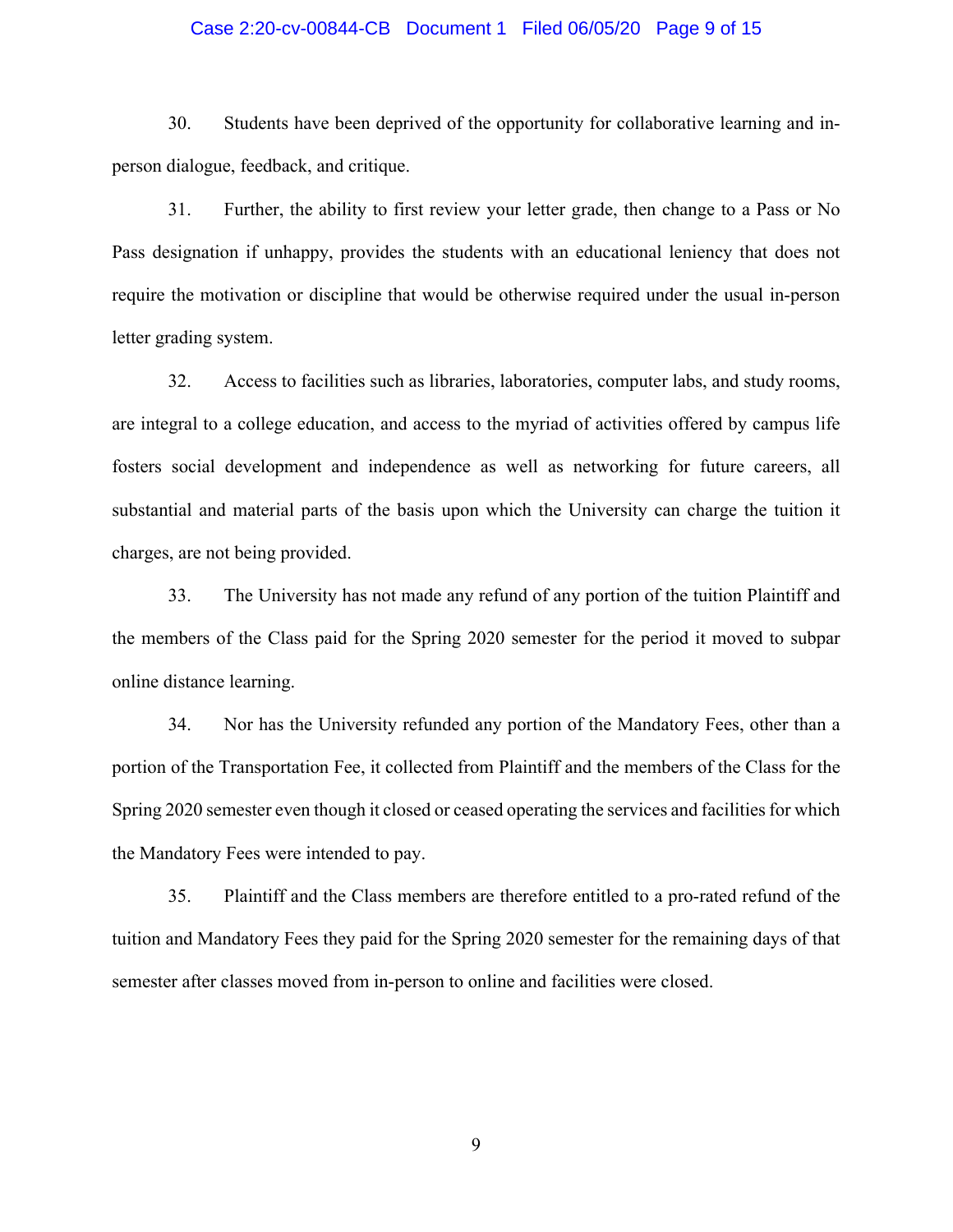#### **CLASS ACTION ALLEGATIONS**

36. Plaintiff brings this case individually and, pursuant to Rule 23 of the Federal Rules of Civil Procedure, on behalf of the class defined as: All persons who paid tuition and/or the Mandatory Fees for a student to attend in-person class(es) during the Spring 2020 semester at the University but had their class(es) moved to online learning (the "Class").

37. This action has been brought and may properly be maintained on behalf of the Class proposed herein under the criteria of Rule 23 of the Federal Rules of Civil Procedure.

38. The requirements of Rule  $23(a)(1)$  are satisfied. The Class is so numerous that joinder of all members is impracticable. Although the precise number of Class members is unknown to Plaintiff, the University has reported that an aggregate of 13,278 undergraduate and graduate students have enrolled for the 2019-2020 school year. The names and addresses of all such students are known to the University and can be identified through the University's records. Class members may be notified of the pendency of this action by recognized, Court-approved notice dissemination methods, which may include U.S. Mail, electronic mail, Internet postings, and/or published notice.

39. The requirements of Rule  $23(a)(2)$  are satisfied. There are questions of law and fact common to the members of the Class including, without limitation:

a. Whether the University accepted money from Plaintiff and the Class members in exchange for the promise to provide an in-person and on-campus live education, as well as certain facilities and services throughout the Spring 2020 semester;

b. Whether Defendant breached its contracts with Plaintiff and the members of the Class by failing to provide them with an in-person and on-campus live education after March 5, 2020;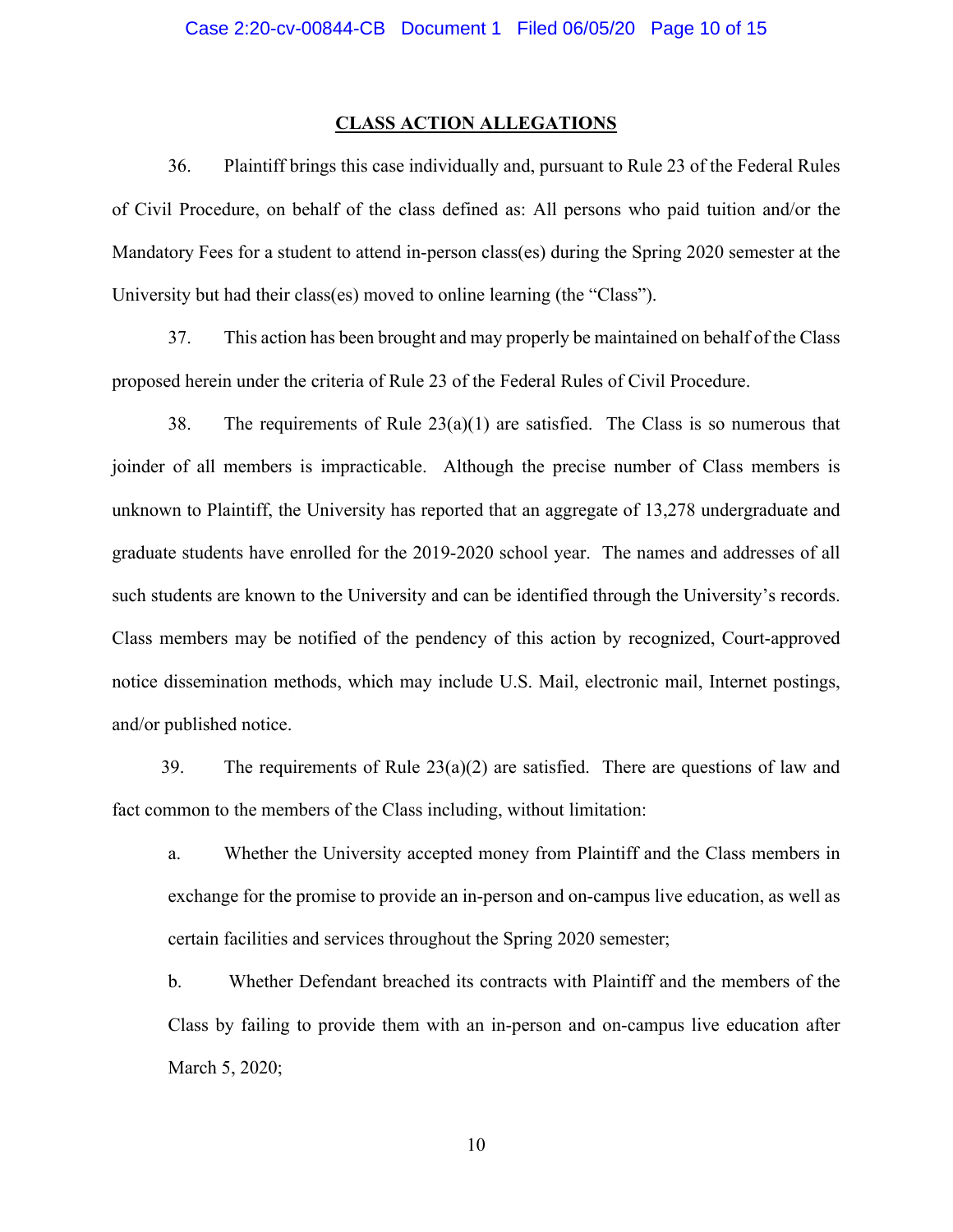### Case 2:20-cv-00844-CB Document 1 Filed 06/05/20 Page 11 of 15

c. Whether Defendant breached its contracts with Plaintiff and the Class by failing to provide the services and facilities to which the Mandatory Fees pertained after mid-March 2020; and

d. The amount of damages and other relief to be awarded to Plaintiff and the Class members.

40. The requirements of Rule  $23(a)(3)$  are satisfied. Plaintiff's claims are typical of the claims of the members of the Class because Plaintiff and the other Class members each contracted with Defendant for it to provide an in-person and on-campus live education for the tuition they paid and the services and facilities for the Mandatory Fees that they paid, that the University stopped providing in mid-March.

41. The requirements of Rule  $23(a)(4)$  are satisfied. Plaintiff is an adequate class representative because her interests do not conflict with the interests of the other Class members who she seeks to represent, Plaintiff has retained competent counsel who are experienced in complex class action litigation, and Plaintiff intends to prosecute this action vigorously. Class members' interests will be fairly and adequately protected by Plaintiff and her counsel.

42. Class certification of Plaintiff's claims is also appropriate pursuant to Rule 23(b)(3) because the above questions of law and fact that are common to the Class predominate over questions affecting only individual members of the Class, and because a class action is superior to other available methods for the fair and efficient adjudication of this litigation. The damages or financial detriment suffered by individual Class members are relatively small compared to the burden and expense of individual litigation of their claims against the University. It would, thus, be virtually impossible for the Class, on an individual basis, to obtain effective redress for the wrongs committed against them. Furthermore, individualized litigation would create the danger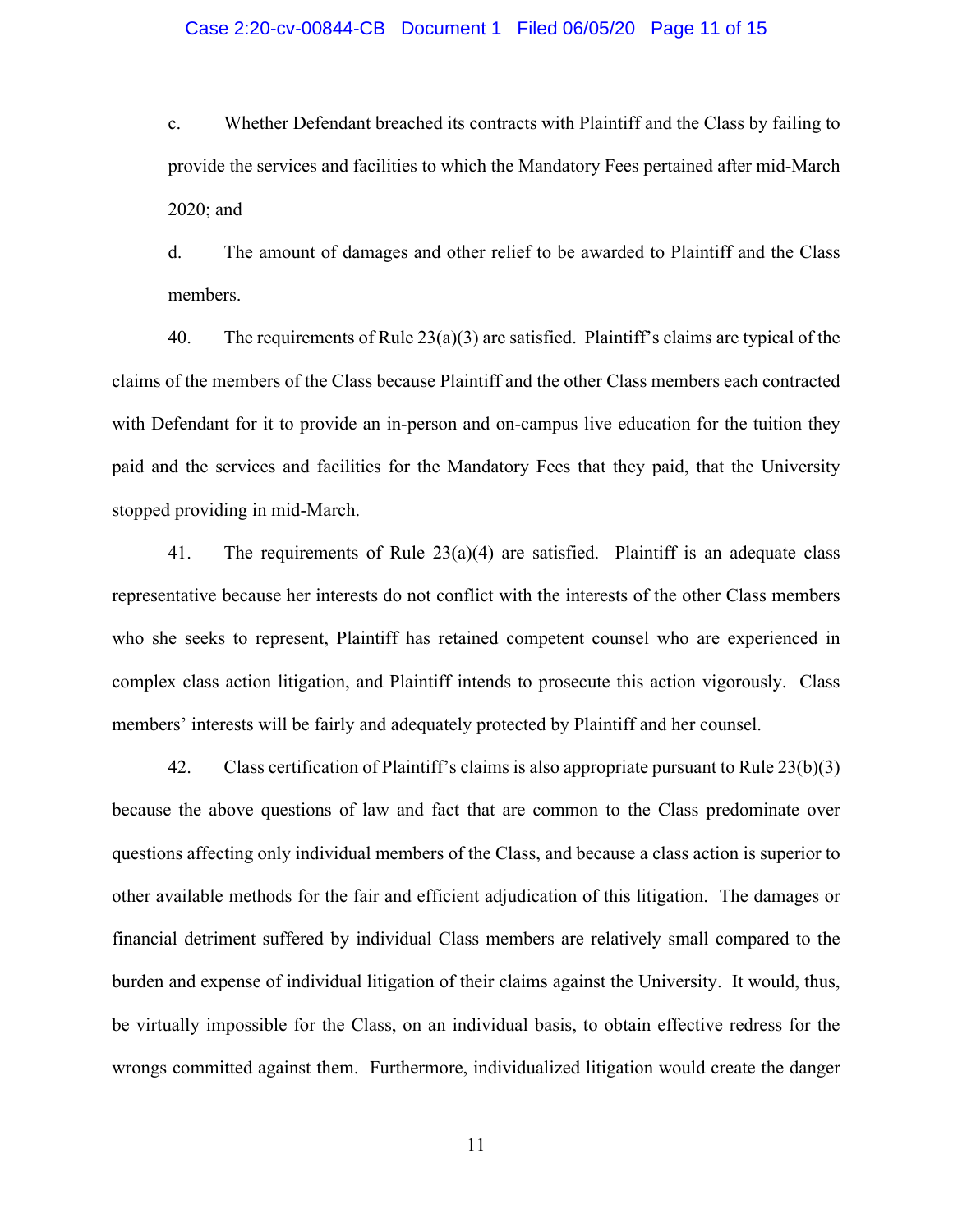### Case 2:20-cv-00844-CB Document 1 Filed 06/05/20 Page 12 of 15

of inconsistent or contradictory judgments arising from the same set of facts. Individualized litigation would also increase the delay and expense to all parties and the court system from the issues raised by this action. By contrast, the class action device provides the benefits of adjudication of these issues in a single proceeding, economies of scale, and comprehensive supervision by a single court, and presents no unusual management difficulties under the circumstances.

### **FIRST CLAIM FOR RELIEF**

### **BREACH OF CONTRACT (On Behalf of Plaintiff and the Class)**

43. Plaintiff repeats and re-alleges the factual allegations above, as if fully alleged herein.

44. Plaintiff brings this claim individually and on behalf of the members of the Class.

45. By paying the University tuition and the Mandatory Fees for the Spring 2020 semester, the University agreed to, among other things, provide an in-person and on-campus live education as well as the services and facilities to which the Mandatory Fees they paid pertained throughout the entire Spring 2020 semester. As a result, Plaintiff and each member of the Class entered into a binding contract with the University.

46. The University has breached its contract with Plaintiff and the Class by failing to provide the promised in-person and on-campus live education as well as the services and facilities to which the Mandatory Fees pertained throughout the Spring 2020 semester, yet has retained monies paid by Plaintiff and the Class for a live in-person education and access to these services and facilities during the entire Spring 2020 semester. Plaintiff and the members of the Class have therefore been denied the benefit of their bargain.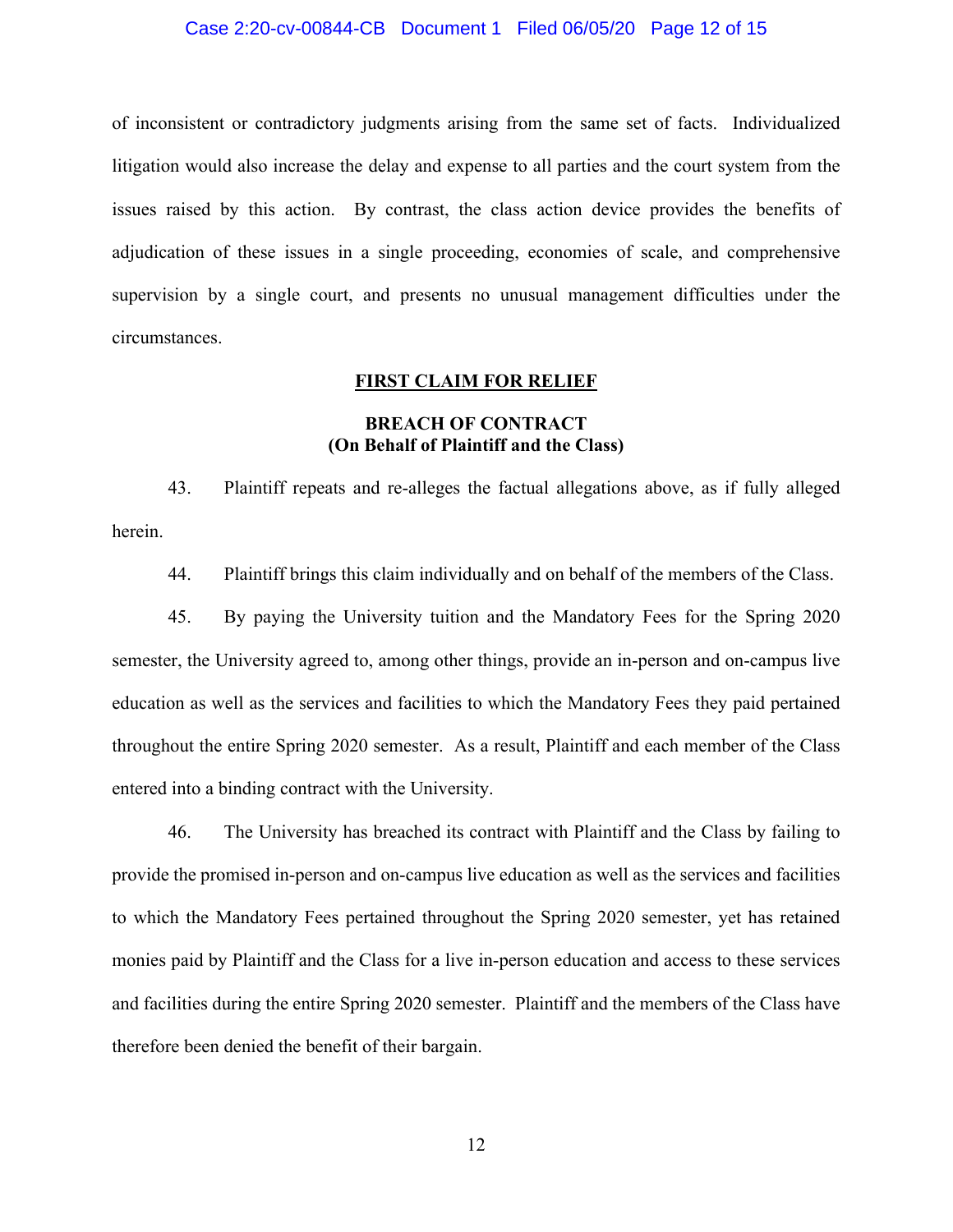### Case 2:20-cv-00844-CB Document 1 Filed 06/05/20 Page 13 of 15

47. Plaintiff and the members of the Class have suffered damage as a direct and proximate result of the University's breach in the amount of the prorated portion of the tuition and Mandatory Fees they each paid during the portion of time the Spring 2020 semester in which inperson classes were discontinued and facilities were closed by the University.

48. The University should return such portions of the tuition and Mandatory Fees to Plaintiff and each Class Member.

### **SECOND CLAIM FOR RELIEF**

### **UNJUST ENRICHMENT (On Behalf of Plaintiff and the Class)**

49. Plaintiff repeats and re-alleges the factual allegations above, as if fully alleged herein.

50. Plaintiff brings this claim individually and on behalf of the members of the Class in the alternative to the First Claim for Relief, to the extent it is determined that Plaintiff and the Class do not have an enforceable contract with the University regarding the relief requested.

51. Plaintiff and members of the Class conferred a benefit on the University in the form of tuition and the Mandatory Fees paid for the Spring 2020 semester. The payment of this tuition and Mandatory Fees were to be in exchange for an in-person, on-campus educational experience and access to services and facilities to be provided to Plaintiff and the members of the Class throughout the Spring 2020 semester.

52. The University has retained the full benefit of the tuition and Mandatory Fees payment by Plaintiff and the members of the Class for the Spring 2020 semester, yet has failed to provide the quality of education and services and facilities for which tuition and the Mandatory Fees were paid, including those for an in-person and on-campus live education, and access to the University's services and facilities.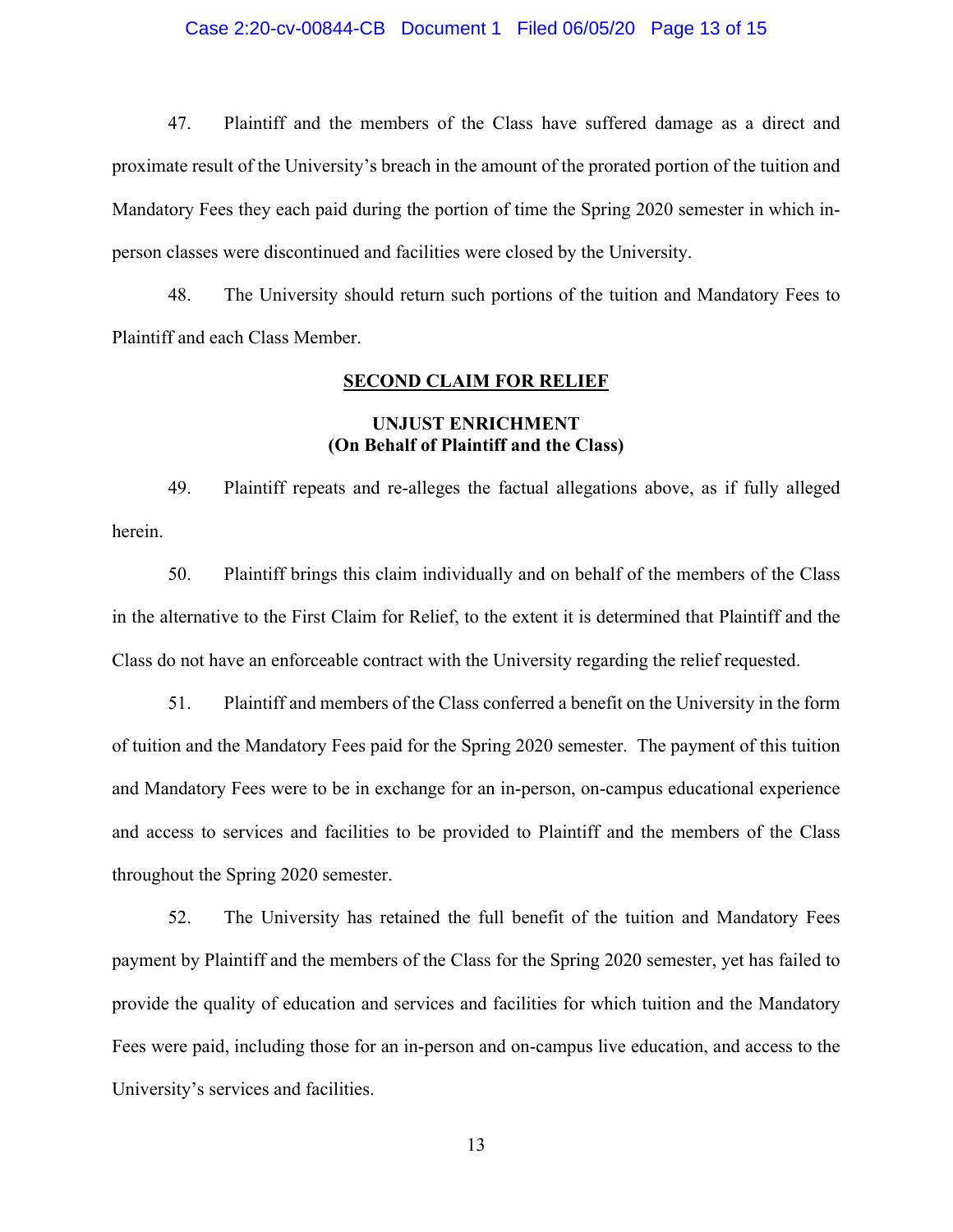### Case 2:20-cv-00844-CB Document 1 Filed 06/05/20 Page 14 of 15

53. The University's retention of the portion of the tuition and Mandatory Fees during the period of time the University has been closed, and Plaintiff and the members of the Class have been denied an in-person and on-campus live education and access and the services and facilities for which the Mandatory Fees were paid, is unjust and inequitable under the circumstances.

54. Accordingly, the University has been unjustly enriched in the amount of the prorated tuition and Mandatory Feesit retained during the portion of time the Spring 2020 semester in which in-person classes were discontinued and facilities were closed by the University.

### **PRAYER FOR RELIEF**

WHEREFORE, Plaintiff respectfully requests that judgment be entered in favor of Plaintiff and the Class against Defendant as follows:

(a) For an order certifying the Class under Rule 23 of the Federal Rules of Civil Procedure and naming Plaintiff as representative of the Class and Plaintiff's attorneys as Class Counsel to represent the Class;

- (b) For an order finding in favor of Plaintiff and the Class on all counts asserted herein;
- (c) For compensatory damages in an amount to be determined by the trier of fact;
- (d) For an order of restitution and all other forms of equitable monetary relief;
- (e) Awarding Plaintiff's reasonable attorneys' fees, costs, and expenses;
- (f) Awarding pre- and post-judgment interest on any amounts awarded; and,
- (g) Awarding such other and further relief as may be just and proper.

#### **DEMAND FOR TRIAL BY JURY**

Pursuant to the Federal Rule of Civil Procedure 38(b), Plaintiff demands a trial by jury of any and all issues in this action so triable of right.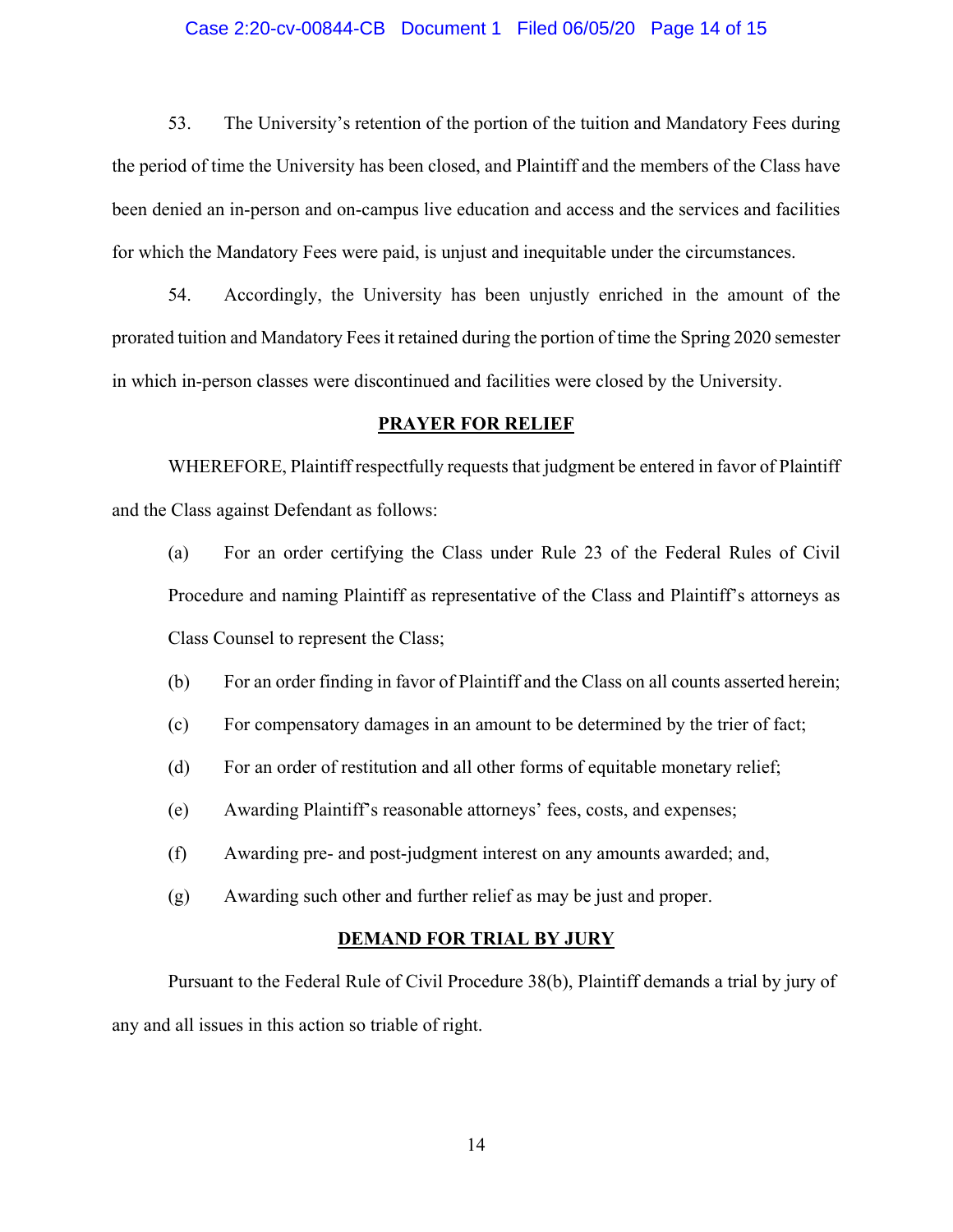Dated: June 5, 2020 Respectfully submitted,

*s/ Gary F. Lynch*

Gary F. Lynch Edward W. Ciolko\* Kelly K. Iverson James P. McGraw **CARLSON LYNCH LLP** 1133 Penn Avenue 5th Floor Pittsburgh, PA 15222 P (412) 322-9243 F. (412) 231-0246 E. glynch@carlsonlynch.com [eciolko@carlsonlynch.com](mailto:eciolko@carlsonlynch.com) [kiverson@carlsonlynch.com](mailto:kiverson@carlsonlynch.com) jmcgraw@carlsonlynch.com

*Counsel for Plaintiff and Proposed Class \* pro hac vice application forthcoming*